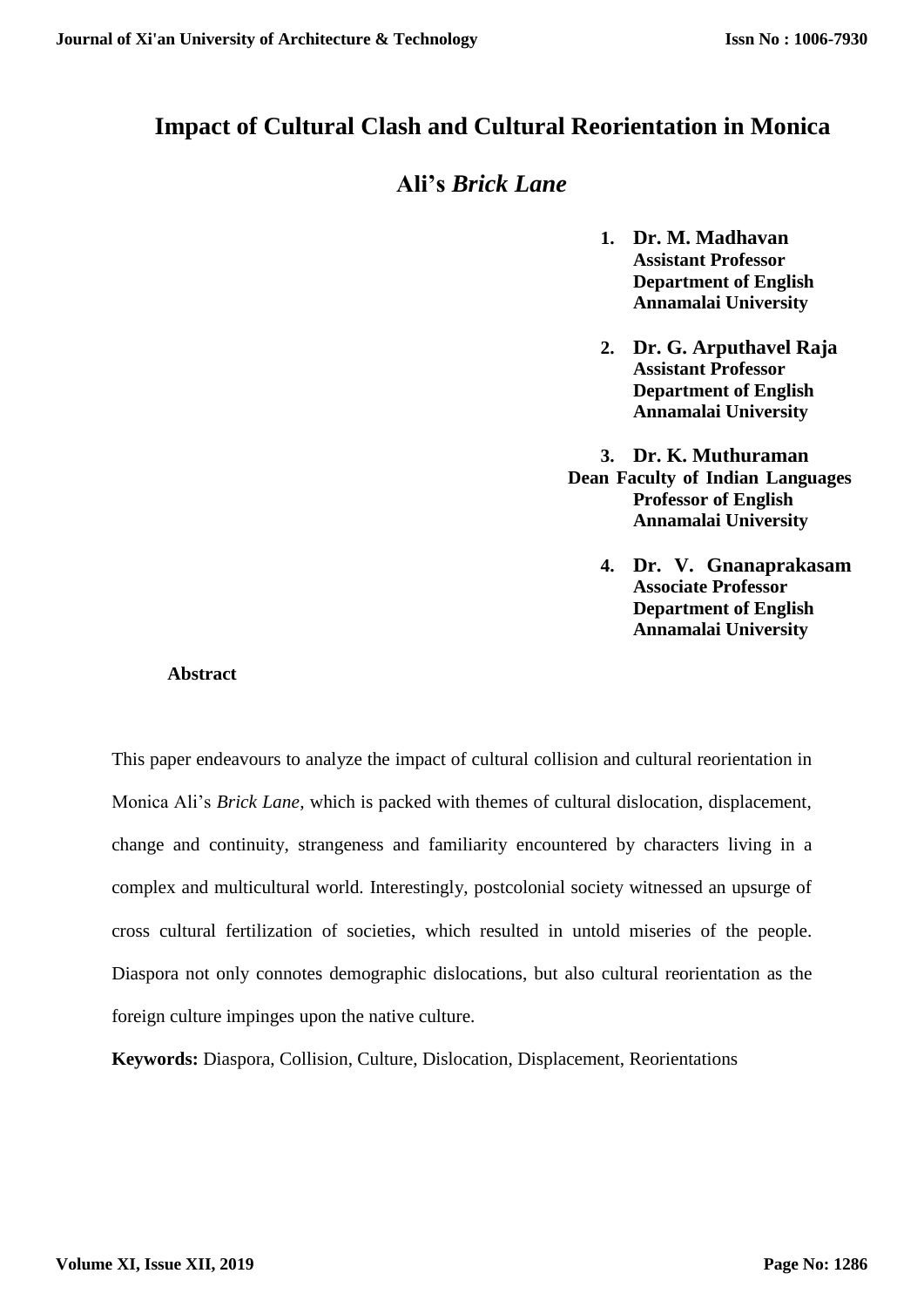### **Introduction**

Monica Ali has become an international celebrity because of her concern to raise the cry of women suffering alienation and sexual oppression in the patriarchal society. Her novels are critically examined to expose patriarchy's use of culture and traditional morality as powerful tools to control the female bodies. The representation of Bangladeshi woman is quite thought provoking as in theory she is considered as an image of love and honour, but in practical life she is subjugated, sexually molested, raped, and brutalized in the name of traditional morality and religion. The doctrine of patriarchal supremacy still exists in Bangladesh. The biological ideas about gender discrimination dominate all societies. Religious traditions in Bangladesh have been used by patriarchy to construct the bodies of women to be inferior, fragile, and passionate about uncontrolled sex. Women are psychologically and physically oppressed. They are treated as domestic cats subjugated by males because of their poverty, gender discrimination, illiteracy, and inheritance laws. In the postcolonial fiction, the real marginalized picture of women is depicted and there are many scenes of sexual violence in her novels. Women have to depend on men for financial security, love and sexual pleasures. They have to watch the moods and temperament of the male. In her novels, women are presented as victims of male violence.

Monica Ali in her *Brick Lane* (2007) depicts the diasporic experiences of the protagonists who leave Bangladesh for London. The novel is about a poor Bangladeshi girl Nazneen who is married to a 40 year-old man. Interestingly, when she arrived in London, Nazneen was trapped inside her apartment. Her eyesight is limited like her little window in her apartment that opens to the broken pavement of dead grass. Nazneen comes in contact with the outside world first, watching a tattoo lady on the other side of her apartment looking like a witch. The tattoo old white woman is soon to be named by Nazneen. She peers at the glass closely and stares with imagination and curiosity at the body of the mysterious woman.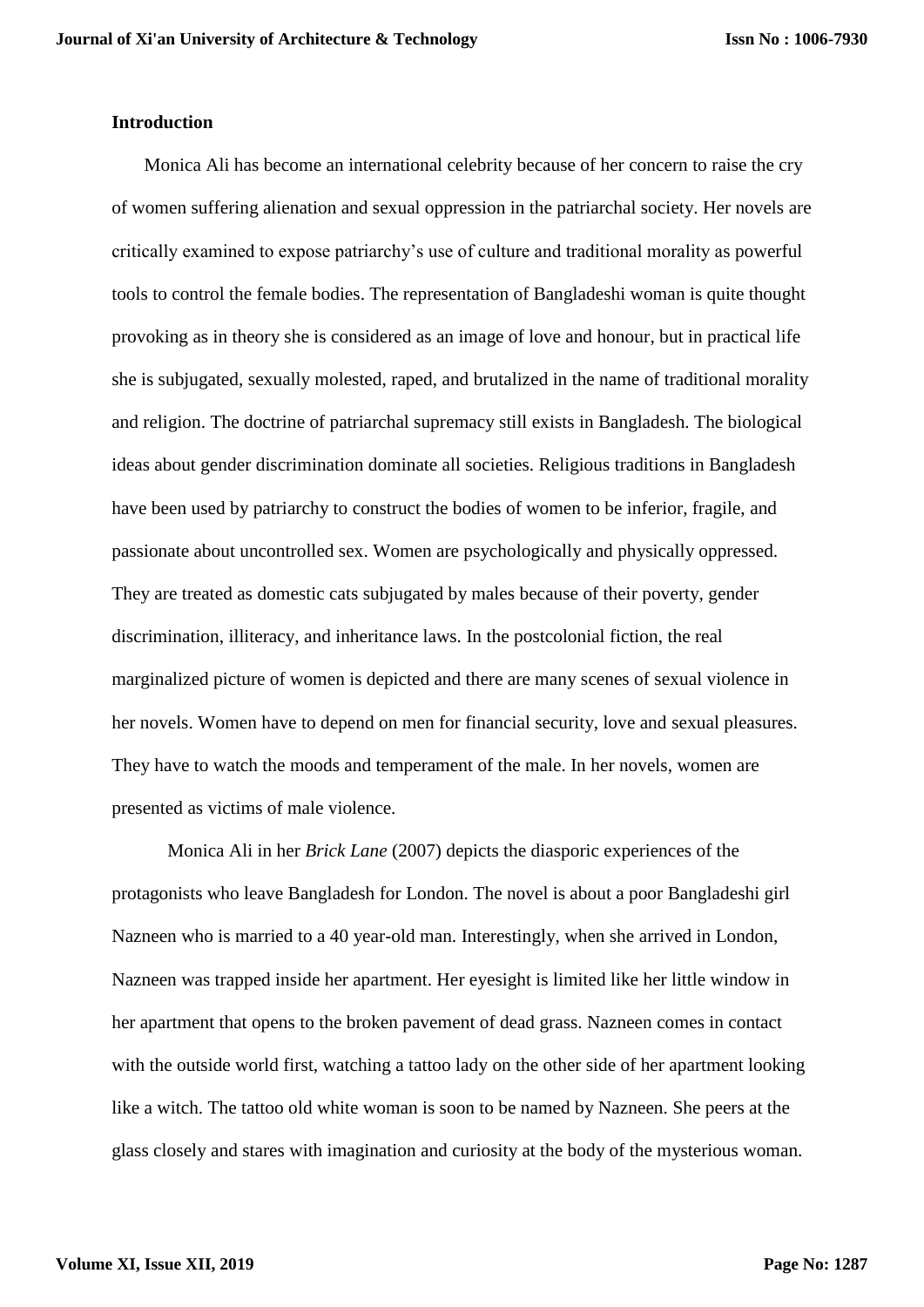The novel, *Brick Lane* was received well by the reviewers and critics and hailed as a classic first novel of Monica Ali depicting the traumatic experiences of the women of Bangladesh. The main focus of Monica Ali is on the theme of cultural collision of the migrants of Bangladesh who go abroad to earn dollars. The novel was born out of her experience from childhood onwards, and deals with "intergenerational and cultural conflicts" (25). Concerning the fame she acquired after her debut, Monica Ali says:

> *Brick Lane* was the creation of my personal experiences about the life and challenges of the migrants who often struggle to get a space in the alien land. The loss of identity is inevitable as the migrants of Bangladesh leave their homeland. (55)

*Brick Lane* has been judged to offer a "terrifically subtle portrait" of a Muslim marriage and provide "an insight into a religion that people often find confusing." The current trend is to read *Brick Lane* as a "window" through which to view the Muslim "Other" and to examine the role of patriarchy and religion to subjugate women in the male dominated society. The novel depicts the poignant scenes of domestic violence and sexual oppression and marginalization of women. These issues are presented through the voice of Hasina and Nazneen's flashbacks.

*Brick Lane* deals with the themes of identity confusion, gender inequality, and religious conflicts. It is also replete with sensational themes such as racism, sexuality, and patriarchy. The novel is about Nazneen who goes abroad to settle there with her husband and becomes the victim of cultural dislocation. She has to cope with the alien culture there and her identity gets fractured. The letters of Hasina keep her enlightened about the life in Bangladesh. Nazneen migrates to London with Chanu. But in London, she never enjoys life because she feels lonely and often recollects her golden days of youth spent in a village of Bangladesh. She also feels nostalgic about the separation from her beloved sister Hasina, who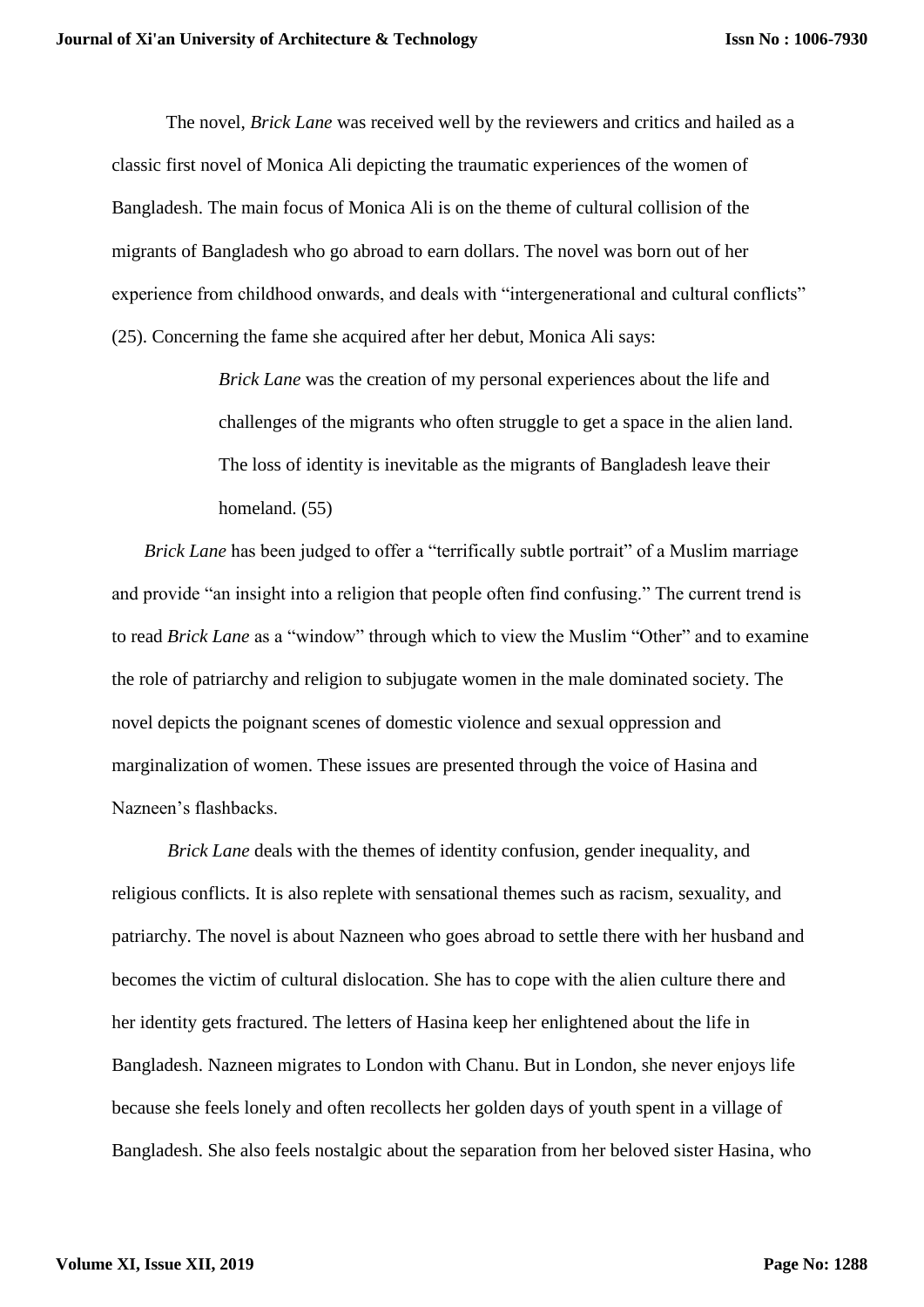is still in Bangladesh. Nazneen defines it, "A woman alone in the city, without a husband, uncontrolled" (36), and that is precisely the role Hasina plays in most of the book, the role of the lone and hence uncontrolled lady.

The plot of *Brick Lane* reveals the theme of collision of cultures; Nazneen is caught in the web of clash of cultures. Her husband wants her daughters to speak Bangla at home, but his daughters are students of a Christian college. Chanu is a contradictory personality; Nazneen has to confront the oddities, whims and contradictions of her husband in London. He does not allow her to go out and all the time she is stuck in the kitchen. She is treated like a commodity by her orthodox husband. Monica Ali chooses Nanzeen as her protagonist whose transformation and self-realization is of great interest. Nanzeen is an example of a "subjugated Muslim woman." At the end of the novel, she breaks all the barriers of traditional morality and expresses her freedom resisting against the oppressive cultural norms. Chanu fails in his long stay in London. He never feels settled and at the end of the novel he decides to go back to Bangladesh. His failure to assimilate in the alien culture brings anguish in his life. He fails because he is unable to cope with the cultural conflicts; remains rigid in his ideas till the end of his stay in London. On the contrary there is growth in Nanzeen, who learns the art of confronting the colonial set up and adapts to the cultural changes.

*Brick Lane* depicts the scenes of violence and marginalization of women. These issues are presented through the letters of Hasina and Nazneen's flashbacks. Nazneen is the main woman protagonist of the novel. At the very outset of the plot, Nazneen is locked into a foundational narrative, "the logic of the story of How You Were Left To Your Fate" (15), which tells when she was born and was refused to feed, no attempt was made to take her to hospital. Nazneen was "left to her fate" to live or die (15). She spends most of her time either in the kitchen or in cleaning rugs or dusting books. The communication barrier blocks her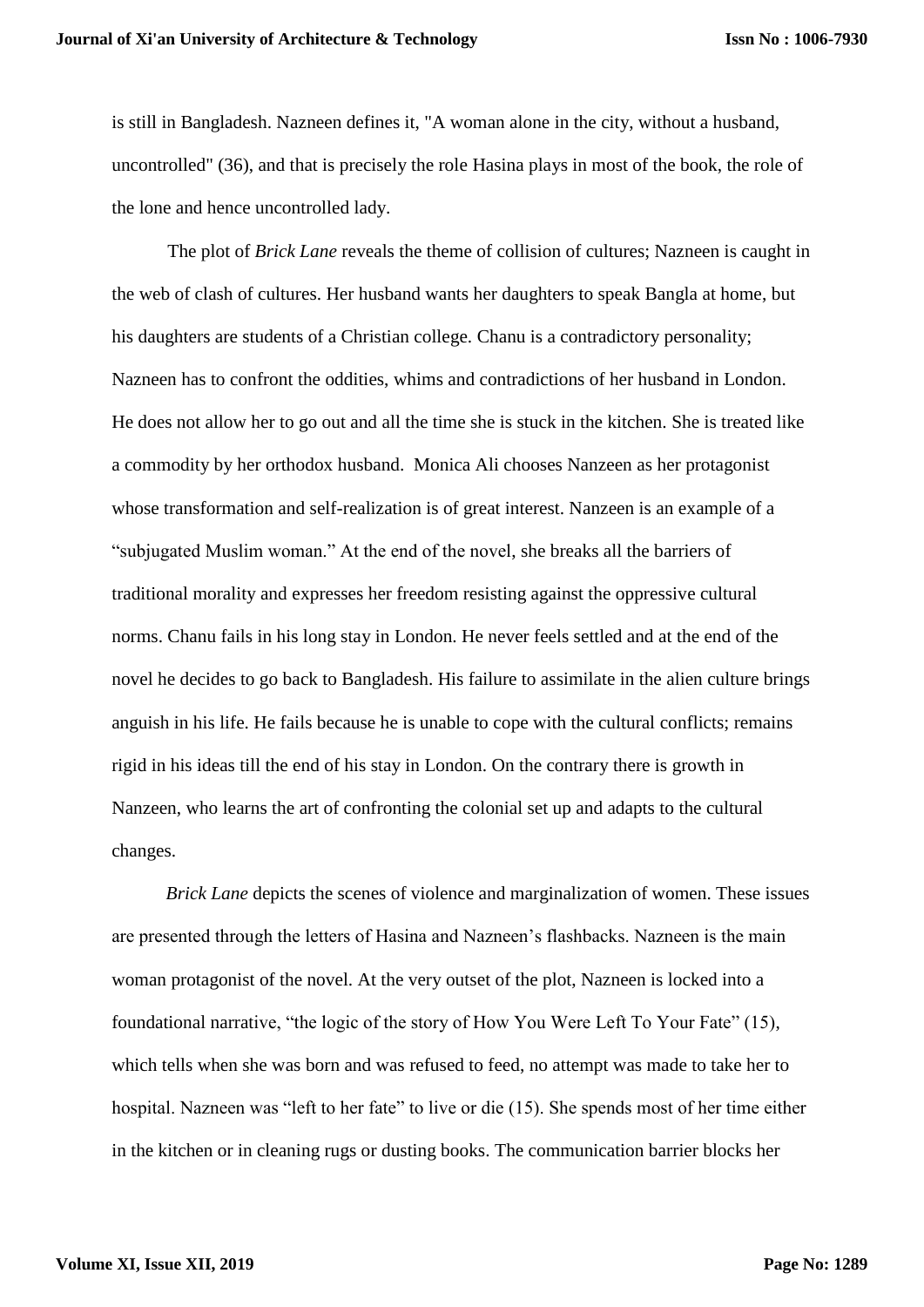growth. Chanu does not want her to go out in the streets because he believes in male hegemony. He simply asks her whenever she expresses her will to go out: "Why should you go out?'(45).

*Brick Lane* is populated with many women who play vital roles in the novel. Monica Ali has delienated the impact of corrosion of culture and portrayed them through suicides, arranged marriages, violence, polygamy, and prostitution. Women in this Bangladeshi enclave in London are not allowed to work, and are judged according to their clothes and behaviour. Their identity is formed by the sexism brought from Bangladesh that they have to handle. Suppression is another important aspect of the novel. Nazneen is born to her father's disappointment: he wanted a boy (14). When Nazneen's baby dies, her sister writes her a letter where she wishes Nazneen to have more sons (149). The differences between men and women are a cultural problem, and the letters of Hasina reveal the cultural differences: "I do my best but I am only a woman" (163). A woman is always the subject of controversy. People often invent false stories if a woman goes out. Women are always humiliated in the patriarchal society as in Bangladesh women are not given any liberty. In Bangladesh, women are not allowed to work outside and they are closely observed in dress, manner, and other matters of routine life. There are set norms for the ideal prescribed by Bangladeshi culture. Being lonely and desperate, Nazneen is compelled to build friendship with Razia, another Bangladeshi immigrant, and through an affair with immigrant Karim. The relationship symbolizes a clash of two cultures. Nazneen grows as she she learns the art of assimilation. She breaks her relationship with Karim at the end of the novel and takes a historical decision to live and fight with the cultural forces daringly and courageously. Nazneen has to encounter racism, sexism, and oppression.

The novel also focuses on the themes of colonization, alienation, cultural dislocation of the protagonists and their fractured identities. *Brick Lane* deals with the issues of cultural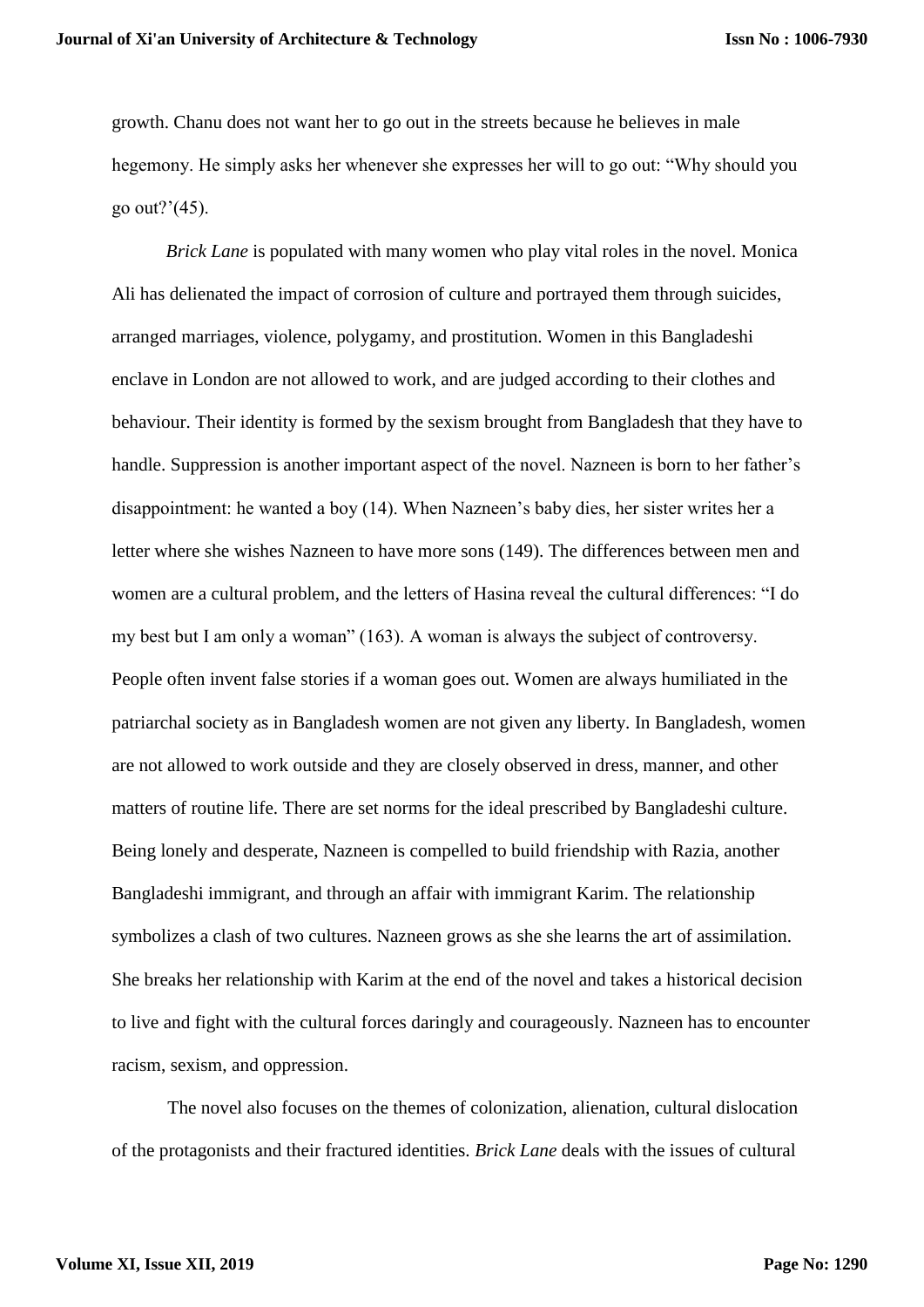conflicts that impact the individuality of the protagonists in the novel. Chanu an educated man marries Nazneen belonging to lower middle class society. She is not well educated but Chanu accepted her being older in age. Chanu is never comfortable in his job and Hassina often asks about his new job. He is a shifting guy encountering difficulties in alien land. Chanu fails in life and ironically Nazneen is the one who in the end succeeds despite her husband's strictures. Nazneen is successful in London, because she struggles to face the problems of cultural assimilation. She is ignorant of the social codes in England and feels dislocated because of the corrosion of cultures. Nazneen is a progressive girl, and she wants to learn English to survive in English society, but Chanu discourages her. Chanu himself stresses the high importance of education, but when Nazneen expresses her desire to learn English, his approach is contradictory. The novel is about women's issues within the community and reflects the postcolonial situation of Bangladesh. In *Brick Lane* cultural differences play havoc in the life of the protagonists since assimilation becomes difficult. The migrants lack in communication skills and they remain lonely and neglected in the society.

Nazneen has trouble finding her true self and her personality in the new country. Nazneen feels nostalgic all the time; her only company is TV and the old furniture, papers and books of Chanu. In England, Nazneen has to struggle to assimilate in her new country and culture. She has to learn to live in a completely new way. Nazneen has to encounter many cultural differences; she conceded to the choice of her father and married Chanu who took her to England. Problems of communication soon arise. Nazneen does not know a single word of English when she arrives; she learns only "Thank You" and "Sorry" after her long struggle. Chanu talks about philosophy and often refers to the great English poets in his routine conversation, but Nazneen does not understand him. She does not understand precisely what he does for a living. Chanu is a mighty creation of Monica Ali who becomes a victim of cultural collision and is forced to leave England in spite of his struggles to get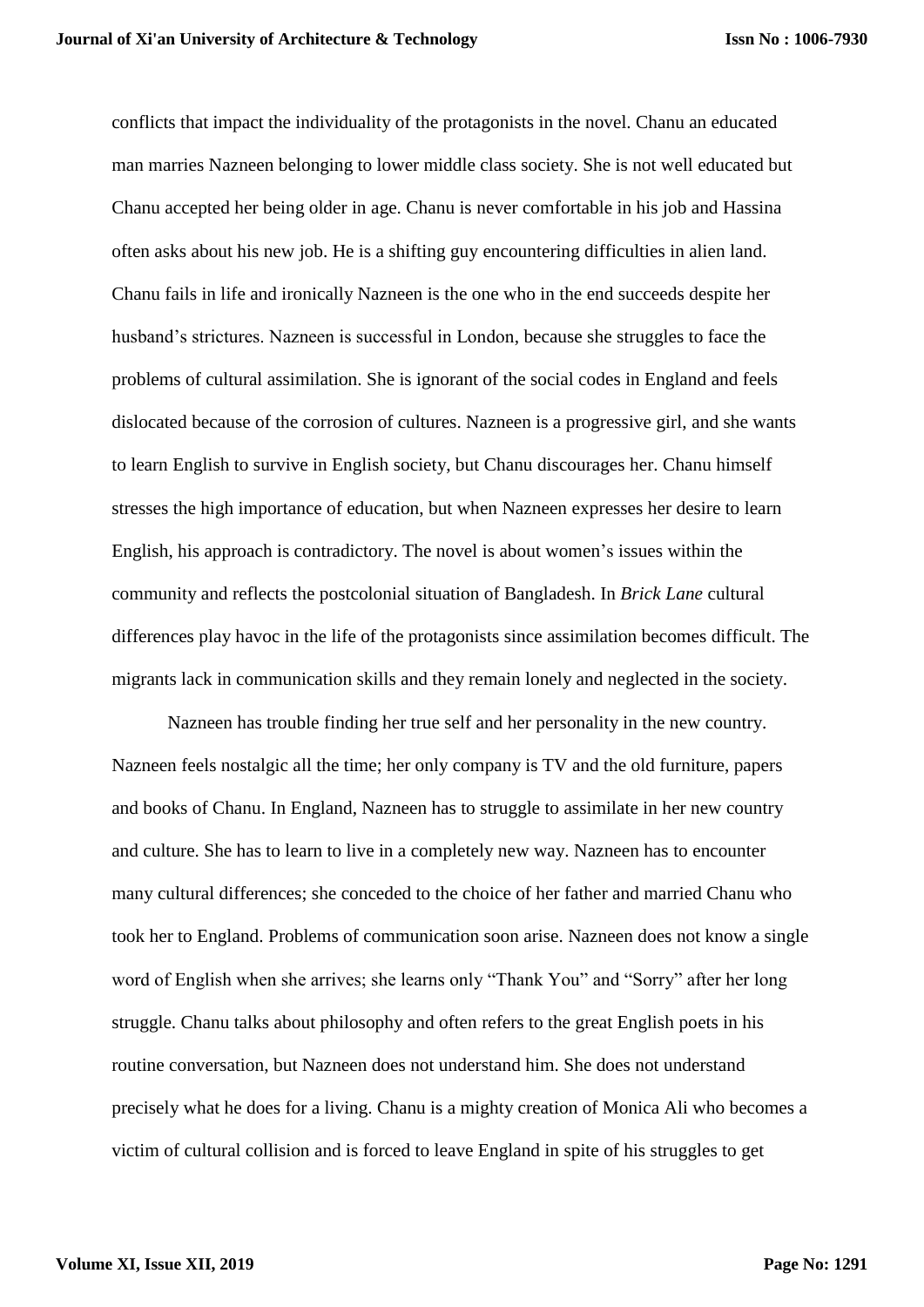assimilated into the English culture. He goes on shifting the jobs, because he is never comfortable in any of his jobs in England. He claims himself to be westernized; speaks English at home and speaks high of English culture and philosophy. Nazneen once overheard him in his telephonic conversation lashing at his wife. He observed that his young wife is "a commodity that he bought from the open market." She can produce many children since she has good hips" (14-15). He condemns his Bangladeshi people as "uneducated, illiterate, and close-minded without ambition" (20-21).

Chanu brings English manners and cultural values at home as he teaches his daughters the English manners and the religious practices. Chanu is a contradictory character; he says something else and believes something else. Chanu is caught in the dilemmas and uncertainties of life. He does not allow girls to learn English language and forbids Nazneen to take an English course. He struggles to maintain his Bangladeshi identity in London. Chanu is becoming a hybrid in England knowing well that his cultural beliefs and ideas are disappearing from his family. He lays stress on the eternal values of Islam. Nazneen notes that he never prays and believes that Bengalis were Hindus and Buddhists. The Moguls converted them into Muslims"(197). Chanu does not send his daughters to the conventional mosque school. Chanu's religion is "education" (260). Chanu is worried about his identity: "I'm talking about the clash between Western values and our own. I'm talking of struggle to assimilate in the English culture" (113). Nazneen is surprised by the things she sees in her new country. She cannot understand why women care about such things as slimming their dogs,etc. In Bangladesh, such shallow preoccupations did not exist, and being skinny could be a sign of poverty. However, in many ways Nazneen enjoys the fact that the English mind their own business.

Loneliness is also closely related to identity almost throughout the novel. Her metaphysical loneliness contributes to insecurity and loss of self. She is trapped between two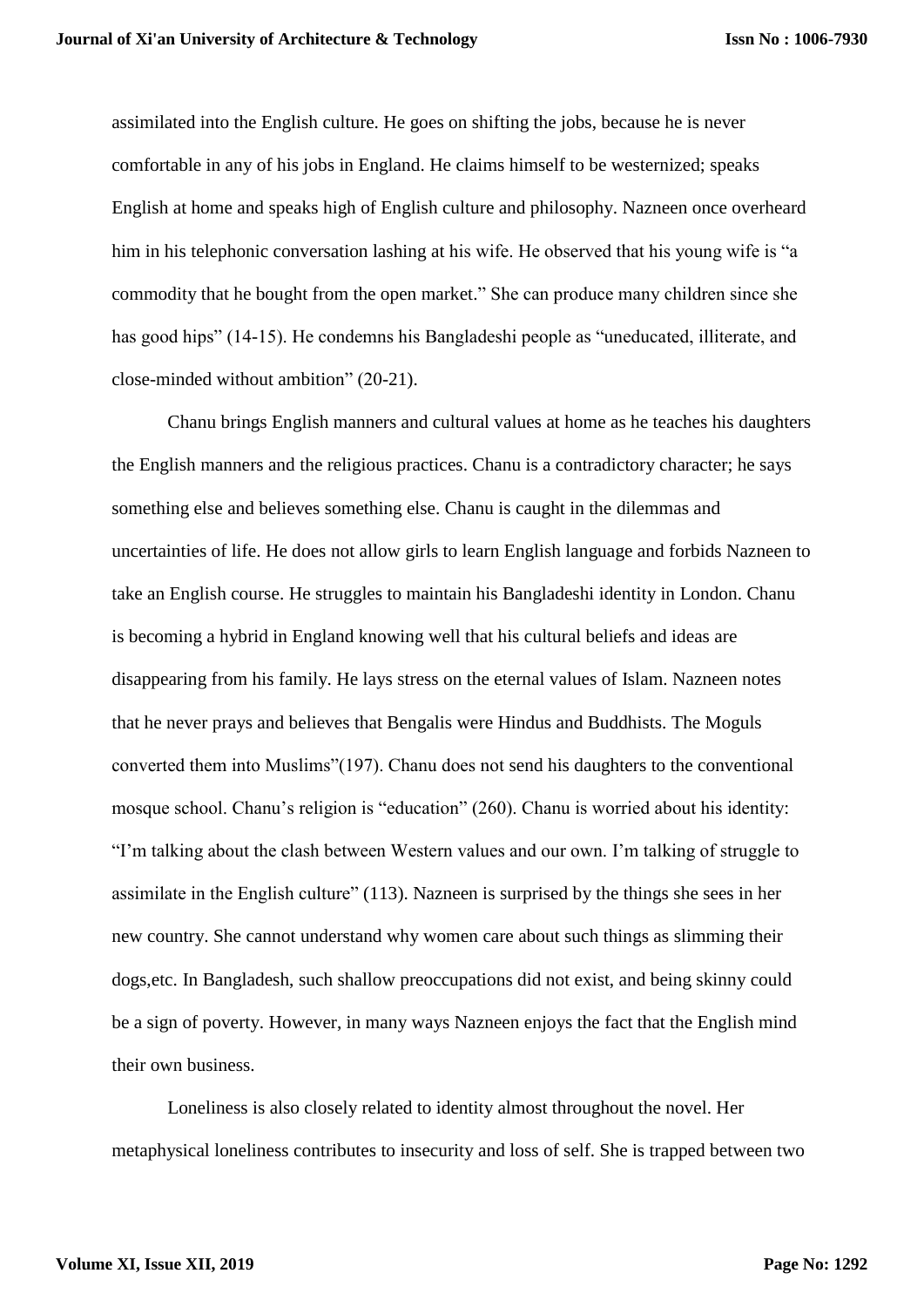cultures, she feels nostalgic about the scenes and sights in Bangladesh, and she also tries to settle in London. Nazneen faces a new dilemma; she has to assimilate in her new country and culture. She is confronted with the dilemma to live in an alien land and to adjust with Chanu who is twice of her age. In her new apartment Nazneen feels lonely and restless. The image of saree with so many layers depicts the inner sufferings. Nazneen goes with her friend Razia to buy her clothes in the market. Nazneen unravels the secrets of her life to her new friend Karim. Like the folds of sari, she unfolds the inner pent up feelings of her life. For the first time, she discloses her inner secrets to her friend. This scene in the novel symbolizes her economic freedom and independence.

In *Brick Lane,* all women are trapped in the diasporic mesh. Nazneen and Mrs. Islam are two important women who live in an alien land with fractured identity. Both are victims of cultural collision. In the last section of the novel, Monica Ali describes the various stages of awareness of Nazneen. The scene of roundabout is significant, because it further depicts the inner world of Nazneen who is crushed by the burden of cultural collision in the novel. Nazneen looks at the roundabout which symbolizes her turbulent state of mind. The roundabout "symbolized the riddles of life. She was in a situation where she couldn't get freedom and was bound to go round and round like roundabout" (278). The symbol of the roundabout is very effective in depicting the inner traumatic world of Nazneen, Hasina and other women in the novel. Nazneen and many other women in *Brick Lane* face hindrances when it comes to escape. They have to remain inside their cage; they are not given any chance to break away from their lives. Nazneen has a dream about being trapped as well. She feels that she is caught in an alley and she "has no chance to fly away" (431). All women in the novel are locked up in a patriarchal mess; they have to whirl around like the roundabout of life.

*Brick Lane* is a heart rending tale of colonized fallen women who suffer cultural